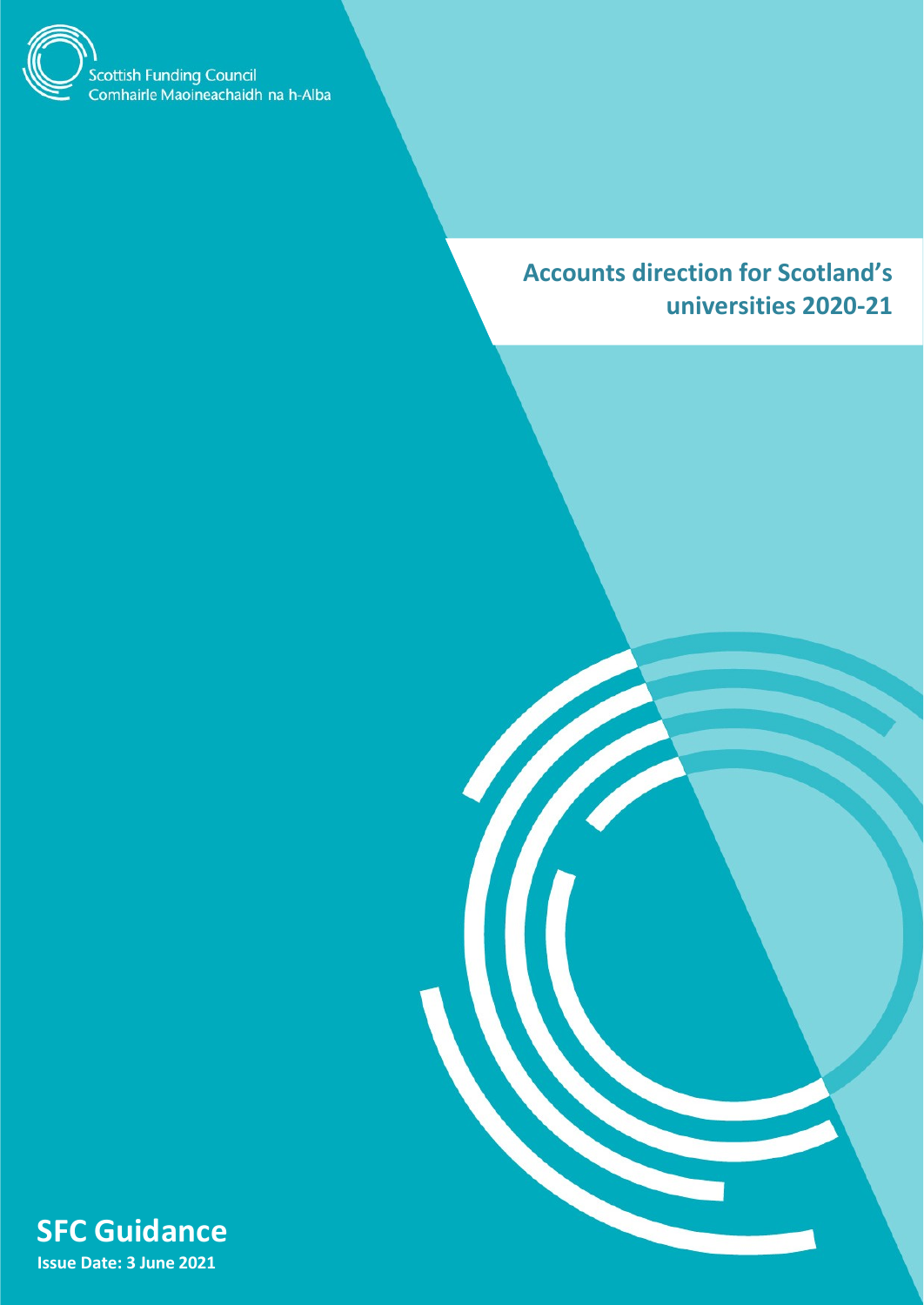# **Accounts direction for Scotland's universities 2020-21**

| Issue date: 3 June 2021        |                                                                                                                                                                                                                                            |
|--------------------------------|--------------------------------------------------------------------------------------------------------------------------------------------------------------------------------------------------------------------------------------------|
|                                | Reference: SFC/GD/06/2021                                                                                                                                                                                                                  |
| Summary:                       | To provide SFC's 2020-21 accounts direction for Scotland's universities                                                                                                                                                                    |
| FAO:                           | Principals / Finance Directors / Board Secretaries of Scotland's universities                                                                                                                                                              |
| <b>Further</b><br>information: | <b>Contact:</b> Dorothy Carson / Andrew Millar<br><b>Job title:</b> Senior Financial Analyst / Assistant Director<br><b>Department: Finance</b><br>Tel: 0131 313 6607 / 0131 313 6538<br><b>Email:</b> dcarson@sfc.ac.uk/amillar@sfc.ac.uk |

<span id="page-1-0"></span>

Scottish Funding Council Apex 2 97 Haymarket Terrace Edinburgh EH12 5HD T 0131 313 6500 F 0131 313 6501 **[www.sfc.ac.uk](http://www.sfc.ac.uk/)**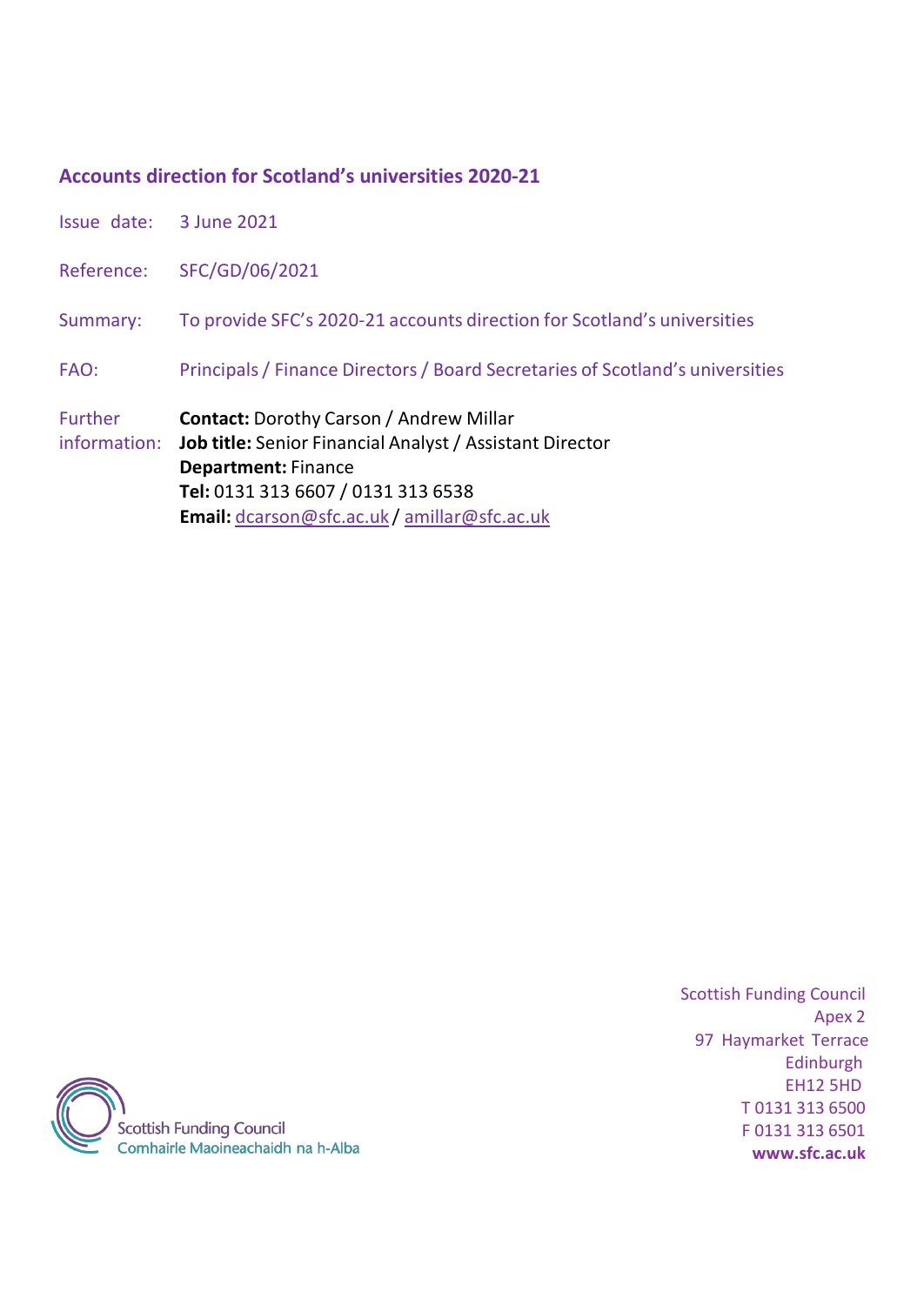# **Contents**

| Template for the statement of compliance with the Scottish Code of Good Higher |  |
|--------------------------------------------------------------------------------|--|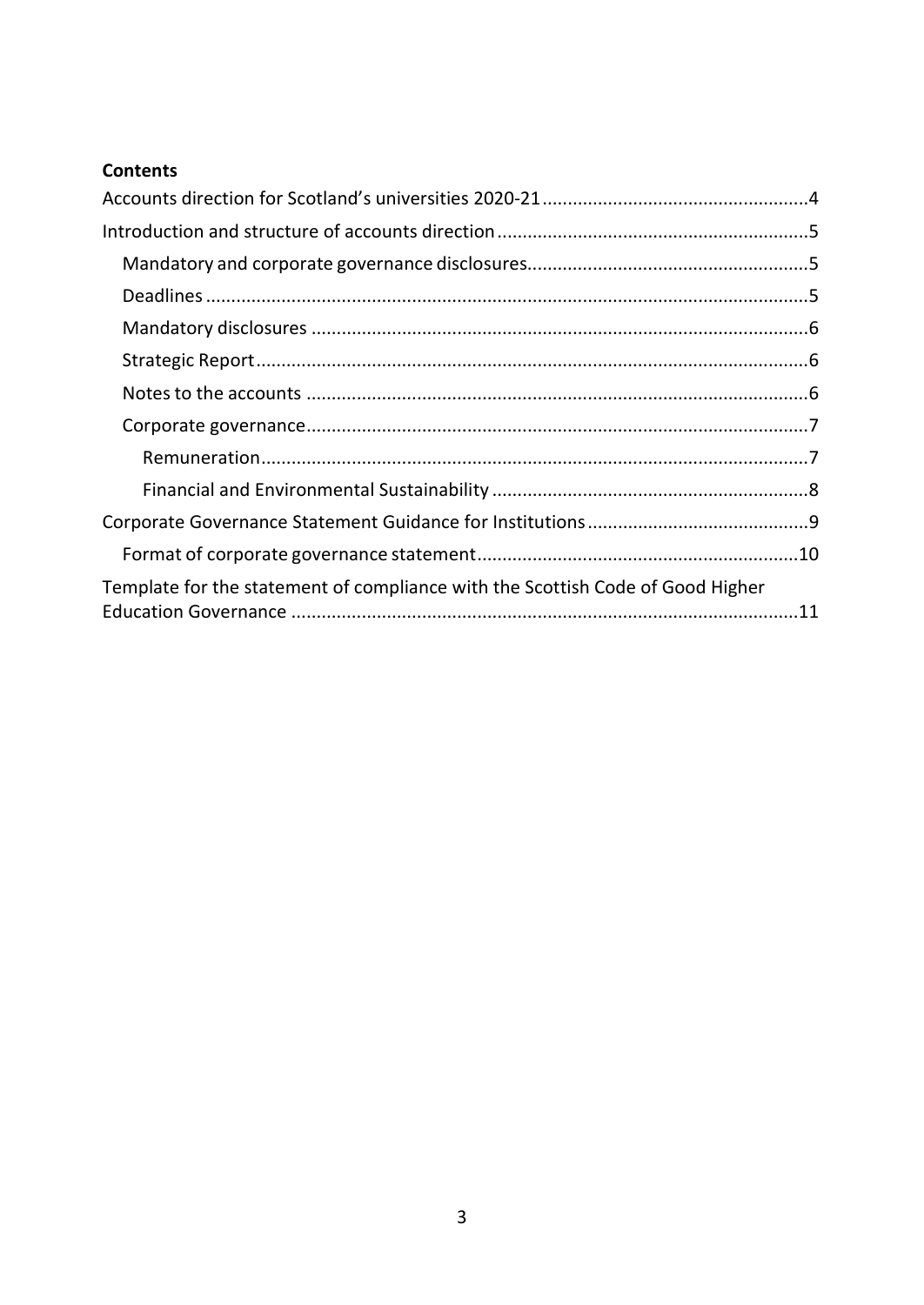## <span id="page-3-0"></span>**Accounts direction for Scotland's universities 2020-21**

- 1. It is the Scottish Funding Council's (SFC's) direction that institutions comply with the [2019 Statement of Recommended Practice: Accounting for Further](https://www.universitiesuk.ac.uk/policy-and-analysis/reports/Pages/statement-of-recommended-practice-2019.aspx) and Higher [Education](https://www.universitiesuk.ac.uk/policy-and-analysis/reports/Pages/statement-of-recommended-practice-2019.aspx) (SORP) in preparing their annual report and accounts.
- 2. Institutions must comply with this accounts direction in the preparation of their annual report and accounts in accordance with the **Financial Memorandum with** [the Scottish Funding Council](http://www.sfc.ac.uk/web/FILES/Guidance_Governance/Financial_Memorandum_with_higher_education_institutions_-_1_December_2014.pdf) (SFC).
- 3. The annual report and accounts should be signed by the chief executive officer and by the chair, or one other member of the governing body.

Scottish Funding Council 3 June 2021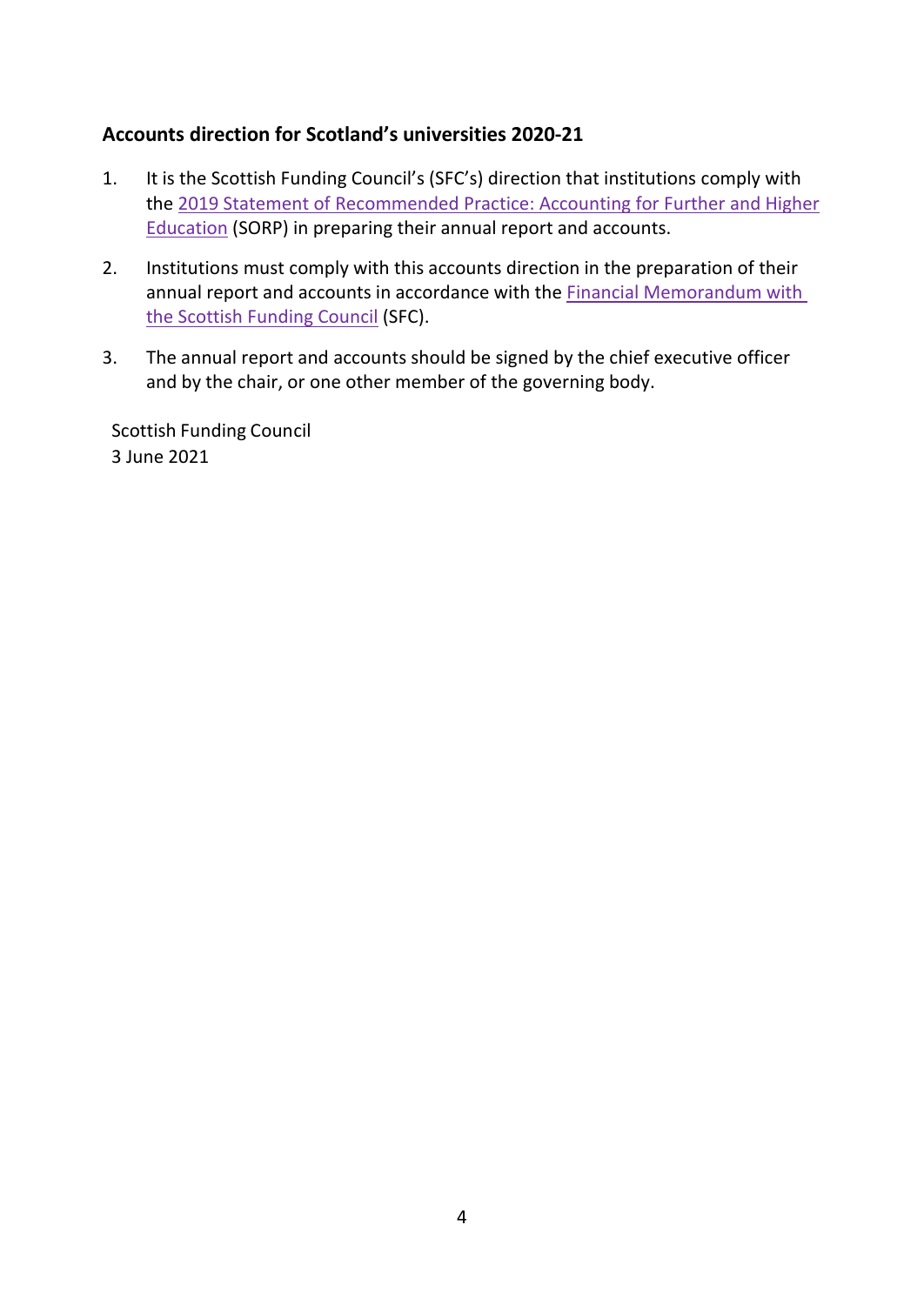# <span id="page-4-0"></span>**Introduction and structure of accounts direction**

### <span id="page-4-1"></span>**Mandatory and corporate governance disclosures**

4. We draw your attention to the specific mandatory disclosures for institutions in Appendix 1. The corporate governance disclosures required are listed in Appendix 2.

### <span id="page-4-2"></span>**Deadlines**

5. We acknowledge the concerns of some institutions that the current environment continues to create challenges in terms of finalising their annual report and accounts (including the external audit opinion). In this context, we are again prepared to allow an additional two months for the usual audited financial information to be submitted thereby extending the deadline to 28 February 2022. However, we would still encourage institutions to submit this information as near to 31 December 2021 as possible but are providing this additional flexibility where it is not possible. If, due to the impact of COVID-19, institutions consider they will be unable to meet the extended deadline they should contact SFC. The annual report and accounts should be prepared with a 3[1](#page-1-0) July year-end<sup>1</sup>.

<span id="page-4-3"></span> $1$  SRUC prepares its annual report and accounts on a 31 March year end basis.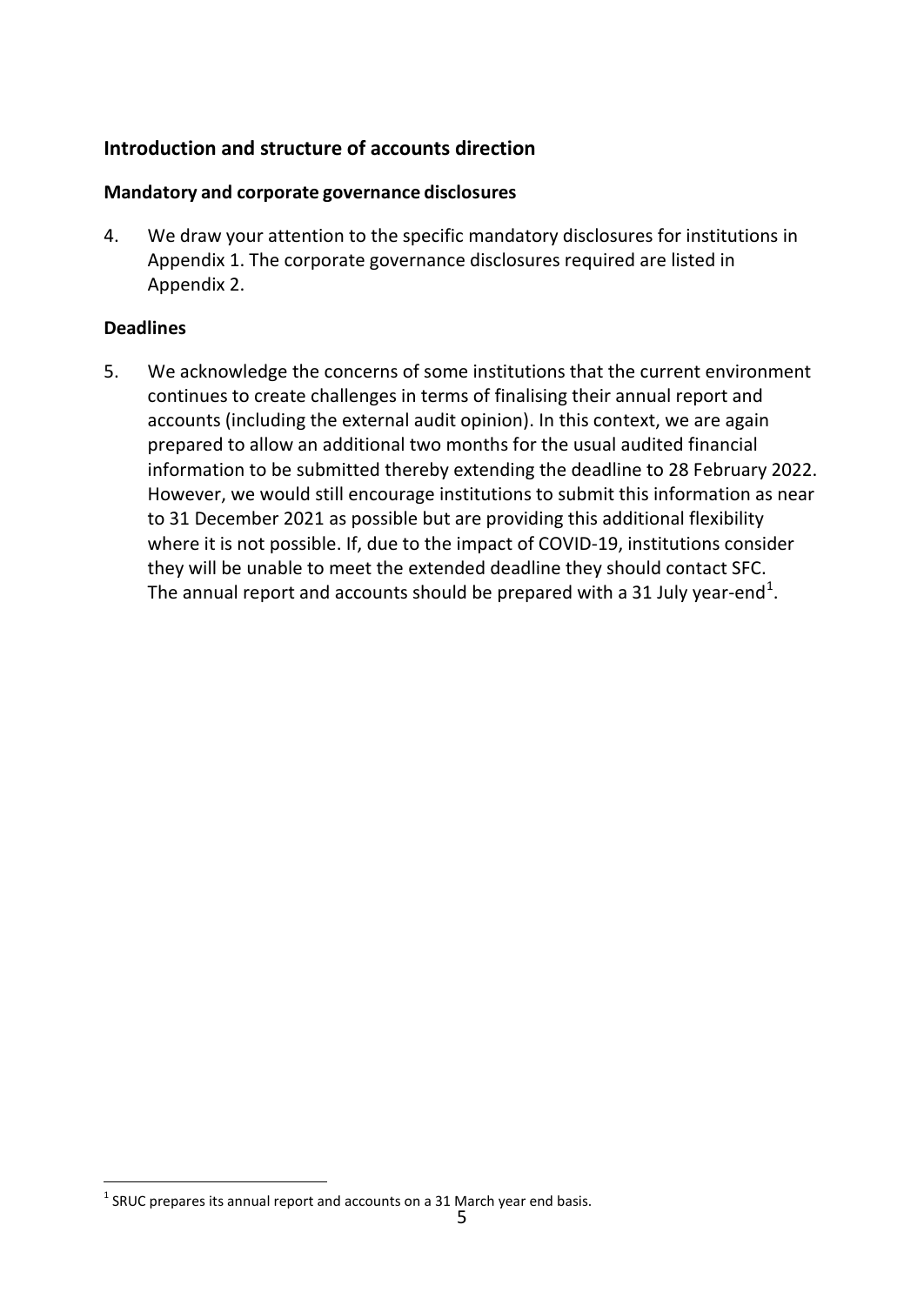#### <span id="page-5-0"></span>**Mandatory disclosures**

6. Listed below are disclosures which institutions must include in the financial statements.

# <span id="page-5-1"></span>**Strategic Report [2](#page-4-3)**

- 7. A list of members of the governing body and key committees. This should cover all those who served during the period and include any changes up to the date of signing the annual report and accounts. Attendance at Court meetings should also be included in the accounts or a link provided to where this information is held on the institution's website.
- 8. The SORP considers that disclosure of the following items in the Strategic Report is best practice for all institutions:
	- Objectives, and strategy for achieving those objectives.
	- A fair and balanced review of the institution's development and performance throughout the financial year and position at the end of the financial year. This should include a description of the challenges presented by COVID-19 and Brexit, and the mitigating actions taken with reference to the application of additional sustainability funding in year.
	- Future prospects.
	- A description of the principal risks and uncertainties being faced.
	- Key performance indicators.
- 9. A statement describing the payment practice code or policy adopted on payment of suppliers and performance achieved, together with disclosure of any interest paid under the Late Payment of Commercial Debts (Interest) Act 1998, or a statement that there were no matters to disclose.
- 10. A statement on the employment of disabled persons where the average number of all persons employed in the year exceeds 250.

### <span id="page-5-2"></span>**Notes to the accounts**

The audit fees and non-audit fees paid to external and internal auditors.

 $2$  Further guidance on Strategic reports is given in the SORP (paragraphs 3.23 to 3.26)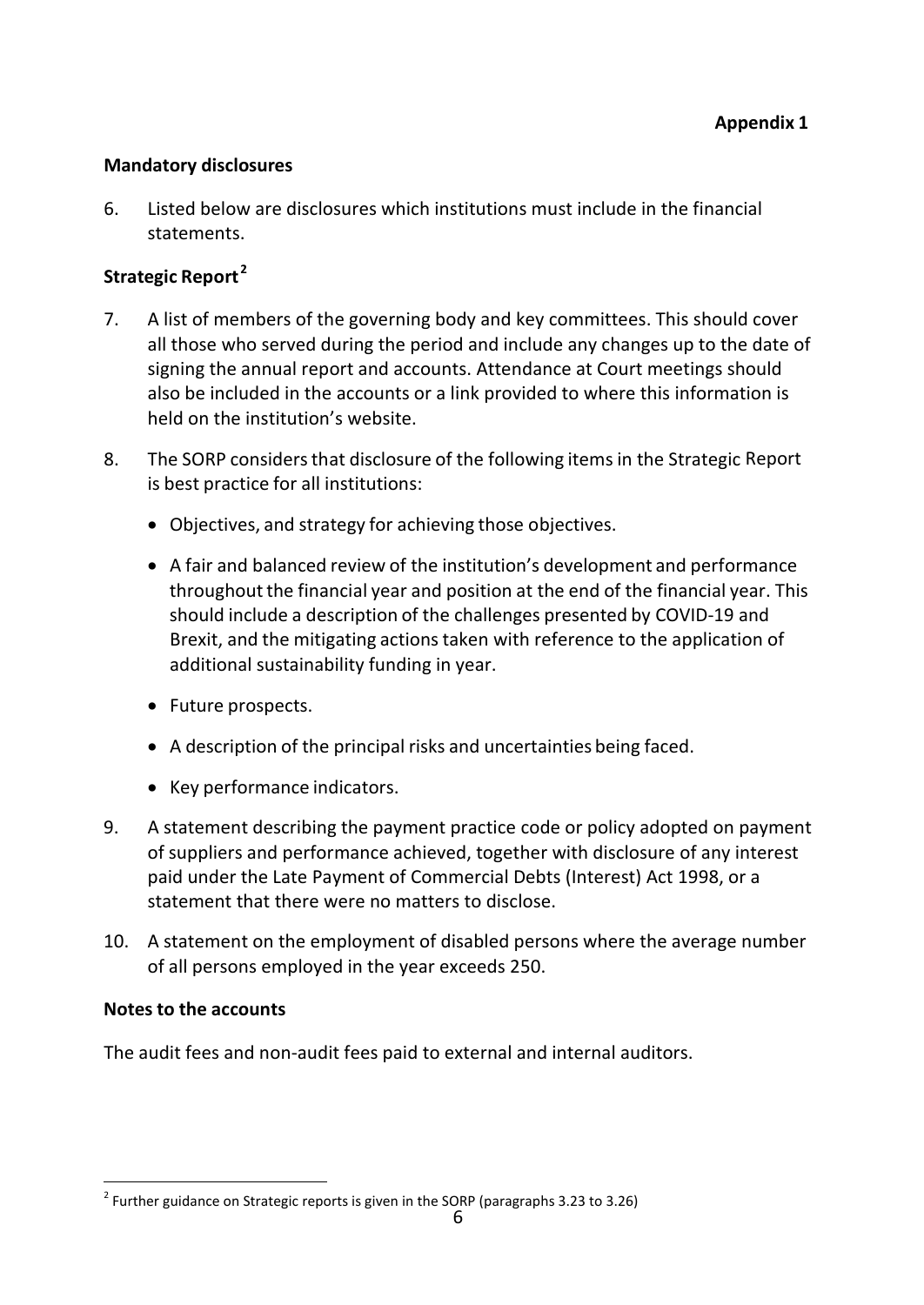#### <span id="page-6-0"></span>**Corporate governance**

- 11. We require institutions to include in their annual report and accounts a statement covering the responsibilities of their governing body in relation to corporate governance. This statement is required to indicate how the institution has complied with good practice in this area.
- 12. It is a condition of the Financial Memorandum (FM) with SFC that governing bodies comply with the principles of good governance set out in the 2017 Scottish Code of Good HE Governance ("the Scottish Code"). Institutions should have fully adopted the Scottish Code from 1 August 2018. The corporate governance statement in the accounts should include a statement specifically confirming compliance with the Scottish Code. In line with the principle of comply or explain, an explanation should be provided in the event that the institution's practices are not consistent with particular principles. Institutions should use the wording in the template in Appendix 3 for reporting compliance with the Code.
- 13. We recognise that each institution will have its own system of corporate governance, reflecting its particular objectives and management processes. However, in preparing their governance statement, institutions should give due regard to the guidance contained in Appendix 2. Institutions should also indicate in the corporate governance statement any changes required to the governance framework as a result of COVID-19.
- 14. Institutions should be aware that their external auditors will be reviewing the corporate governance statement as part of their audit and will be including a reference to this in their audit report.
- 15. The following paragraphs provide details of specific disclosures that must be included in the annual report and accounts.

#### <span id="page-6-1"></span>*Remuneration*

- 16. The Code notes that "the remuneration committee is expected to represent the public interest and avoid any inappropriate use of public funds". To ensure greater transparency over decisions on remuneration, institutions are required to outline within their annual report details of the operation of the remuneration committee and the policy adopted for senior pay, including that of the Principal.
- 17. The actual total remuneration of the head of institution which must disclose separately salary, bonus, employer pension contributions, payments in lieu of pension contributions and taxable and non-taxable benefits in kind. Where there is a change of head of institution during the year, details should be given separately for each person, noting the dates each was in post and giving comparative information.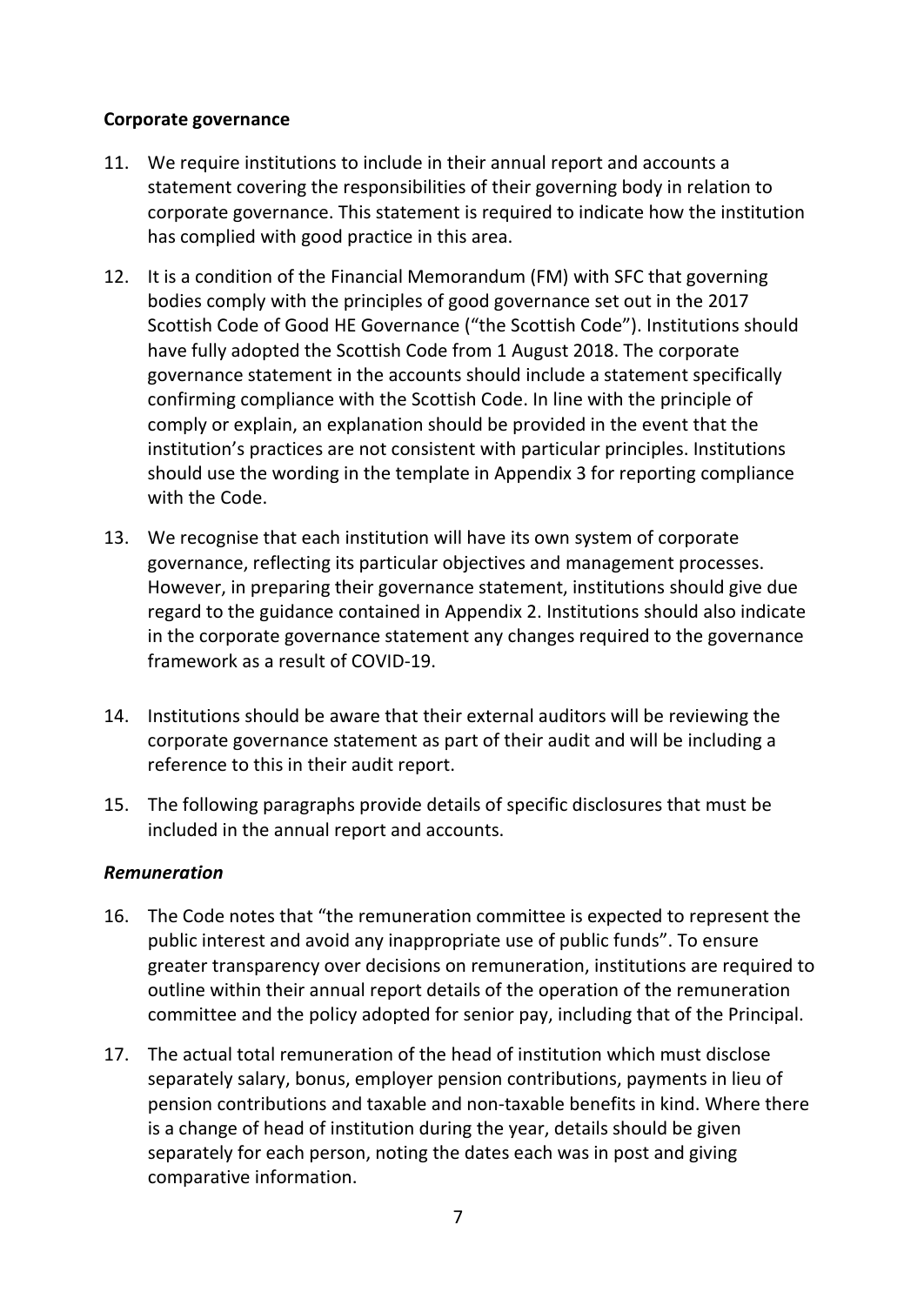- 18. Institutions should also disclose the relationship between the Principal's total remuneration and that of all other employees, expressed as a multiple of the median pay across all staff. For the purposes of this calculation, total remuneration comprises salary, bonus, employer pension contribution, payments in lieu of pension contributions, taxable and non–taxable benefits. The median is based on the annualised, full-time equivalent remuneration of all staff at the reporting date. Explanations should be provided for any significant change in the median compared with prior year.
- 19. The total number of higher paid staff, including senior post-holders, in bands of £10,000, above a threshold of total emoluments (excluding pension contributions and compensation for loss of office) of £100,000. Payments funded from external sources, including the NHS, should be included in emoluments. The number of senior post-holders within each band should be separately identified.
- 20. The aggregate amount of any compensation for loss of office payable to the head of institution and any staff member earning in excess of £100,000 per annum, or where the costs of all elements of a proposed arrangement amount to more than £100,000, together with the number of people to whom this was payable.

### <span id="page-7-0"></span>*Financial and Environmental Sustainability*

- 21. Main principle 1, provision 4 of the 2017 Scottish Code of Good HE Governance states that "the governing body must be attentive to risks which could threaten the sustainability of the institution, including the risk of inaction in the face of threat or opportunity , and ensure that the institution has appropriate procedures to identify and actively manage risk". In this context, institutions are required to include within their annual report and accounts a description of the sustainability framework within the institution.
- 22. Institutions should outline the challenges presented by both COVID-19 and Brexit to the ongoing sustainability of the institution and the steps taken by the institution to mitigate these challenges.
- 23. Institutions should outline the process by which the governing body monitors the overall sustainability of the institution, including the key sustainability measures used.
- 24. Institutions are encouraged to provide commentary on the steps being taken to address climate change issues. This may include confirmation of compliance with Scottish Government sustainability reporting in line with the requirements of the Climate Change (Scotland) Act 2009.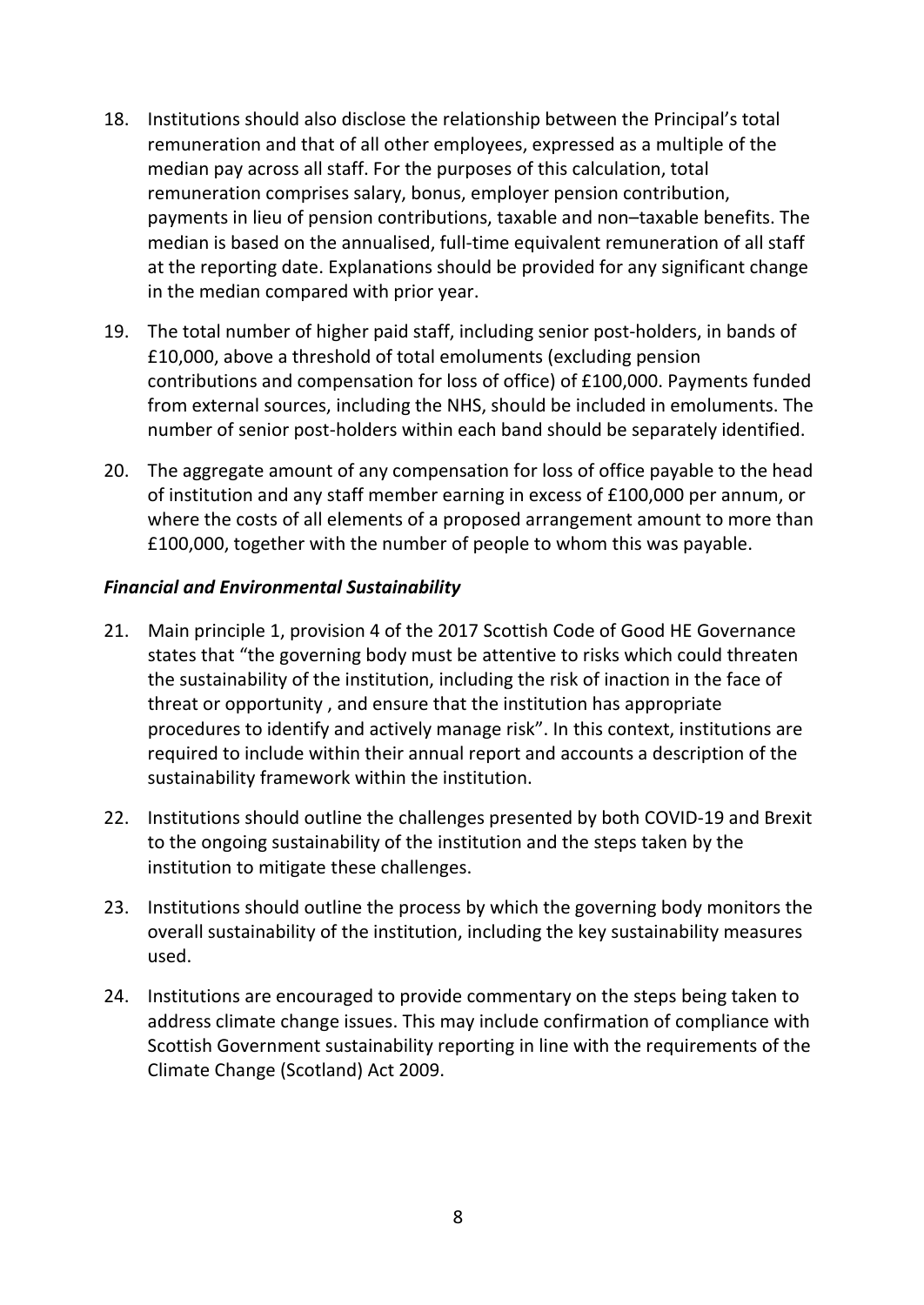### <span id="page-8-0"></span>**Corporate Governance Statement Guidance for Institutions**

- 25. Institutions are required to include in their annual report and accounts a statement covering the responsibilities of their governing body in relation to corporate governance. This statement is required to indicate how the institution has complied with good practice in this area.
- 26. It is a condition of the Financial Memorandum with SFC that governing bodies meet the principles of good governance, set out in the Scottish Code.
- 27. Institutions must include a specific statement in the corporate governance statement to confirm compliance with the Scottish Code. In line with the principle of comply or explain, an explanation must be provided in the event that the institution's practices are not consistent with particular principles. The wording which institutions must use to confirm compliance is included at Appendix 3.
- 28. Institutions are required to demonstrate robust governance, maintain a sound system of internal control and ensure that the following key principles of effective risk management have been applied. Effective risk management:
	- Covers all risks including those of governance, management, quality, reputation and finance – but focuses on the most important risks.
	- Produces a balanced portfolio of risk exposure.
	- Is based on a clearly articulated risk appetite, policy and approach.
	- Requires regular monitoring and review, giving rise to action where appropriate.
	- Needs to be managed by an identified individual and involve the demonstrable commitment of the governing body and the executive leadership.
	- Is embedded into normal business processes and aligned to the strategic objectives of the organisation.
- 29. Institutions are required to review at least annually the effectiveness of their system of internal control. Institutions must include in their financial statements a statement on internal control. In formulating their statements, institutions should refer to best practice guidance, including guidance from the British Universities Finance Directors Group.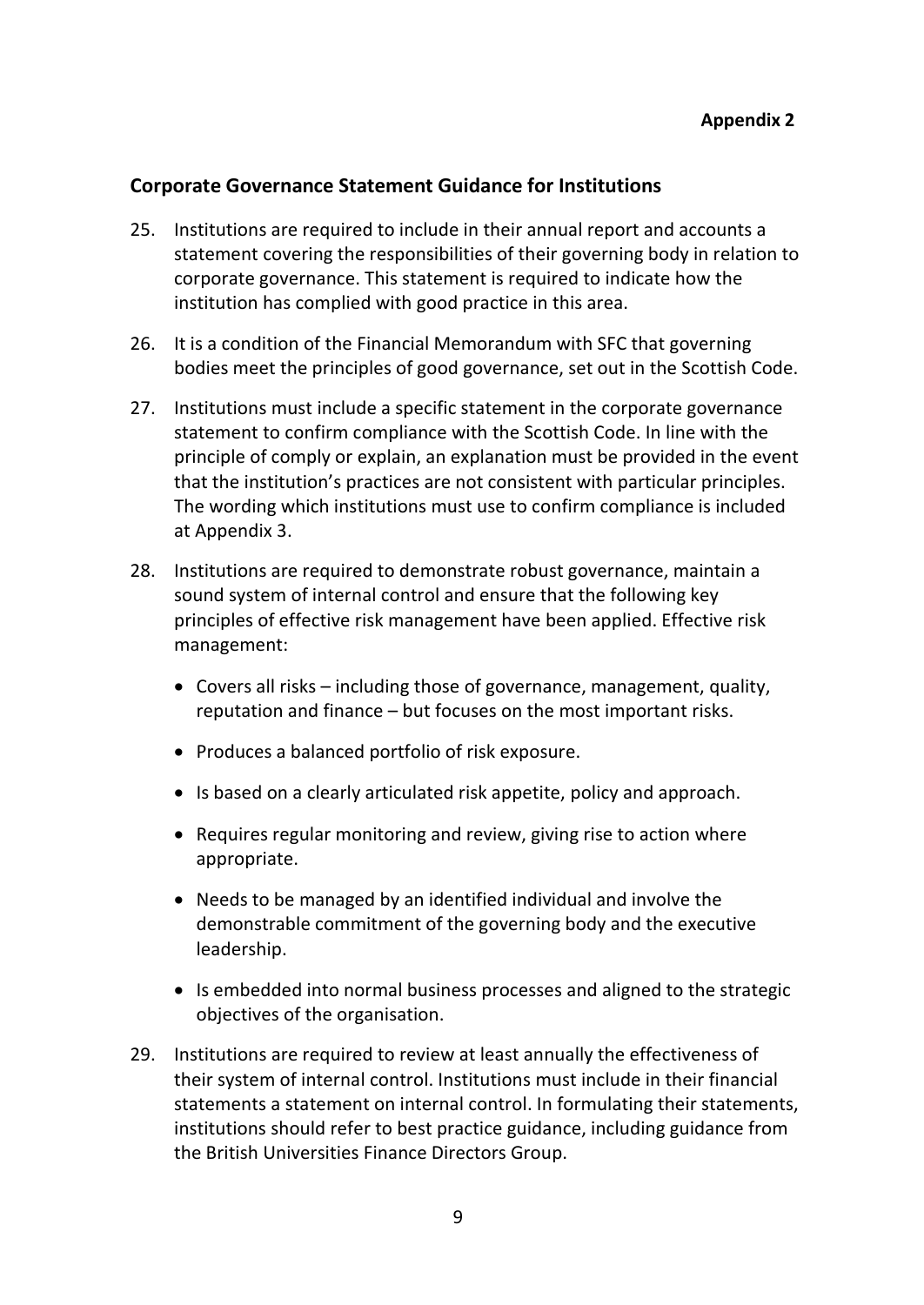#### <span id="page-9-0"></span>**Format of corporate governance statement**

- 30. We recognise that each institution will have its own system of corporate governance, reflecting its particular objectives and management processes, and the corporate governance disclosures in the annual report will differ accordingly. It is expected that each institution will tailor its corporate governance statement to reflect its own individual circumstances. However, good practice suggests that a corporate governance statement should include the following sections:
	- **Introduction**, which shows the context and purpose of the corporate governance statement.
	- **Governing body**, outlining the governance structure and the role of the institution's committees, and their effectiveness, noting any impacts from COVID-19.
	- **Corporate strategy**, outlining the arrangements for strategic development.
	- **Risk management and internal control**, setting out the arrangements for identifying, evaluating and managing risks and the arrangements for monitoring internal controls. Institutions should highlight the challenges arising from COVID-19 and Brexit.
	- **Going concern**, confirming that the institution is a going concern, with supporting assumptions and qualifications as necessary including reference to compliance with bank covenants where applicable. This disclosure provides support for the use of the going concern accounting policy and should not be inconsistent with the disclosures regarding going concern either in the annual report and accounts or the auditors' report thereon.
	- **Conclusion**, providing any concluding observations or messages.